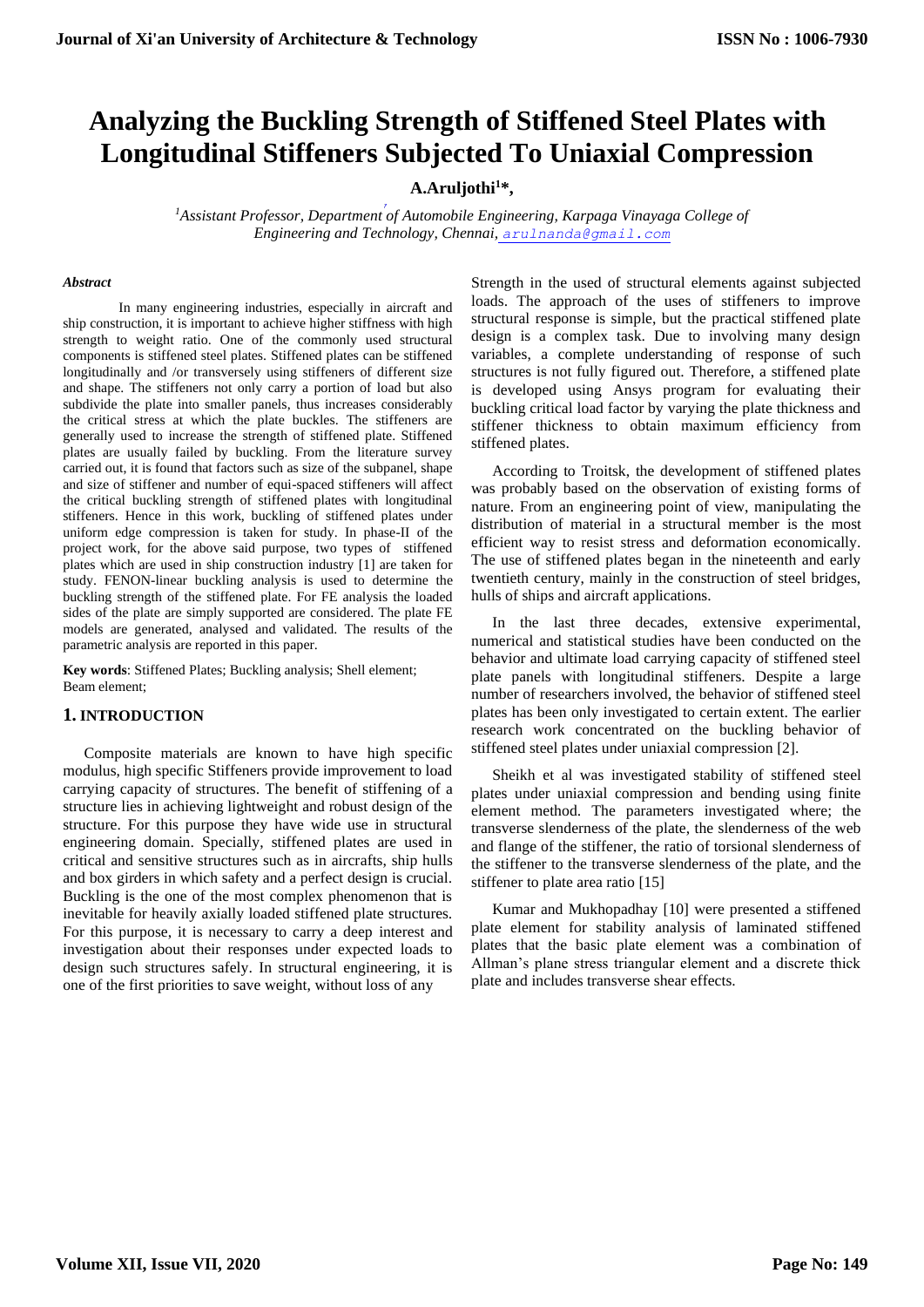#### **Journal of Xi'an University of Architecture & Technology**

Brubak was studied an approximate semi-analytical computational model for plates with arbitrarily oriented stiffeners and subjected to uniaxial loading. Their estimation of the buckling strength is made using the von Mises' yield criterion [6]. Peng investigated a mesh-free Galerkin method for the free vibration and stability analyses of stiffened plates via the first order shear deformable theory.

Vörös focussed on the application of the new stiffener element with seven degrees of freedom per node and subsequent application in determining frequencies, mode shapes and buckling loads of different stiffened plates. The development of the stiffener is based on a general beam theory and includes the constraint torsional warping effect and the second order terms of finite rotations. Riks investigated implementation of the finite strip (FS) method that extends the scope of the determination of the post-buckling stiffness of stiffened panels for wing structures [16].

Todoroki and Sekishiro was proposed a fractal branch and bound method for optimizing the stacking sequences to maximize the buckling load of blade-stiffened panels with strength constraints. Bedair was explained the influence of stiffener location on the stability of stiffened plates under combined compression and bending. He idealized the structure as assembled plate and beam elements rigidly connected at their junctions. Various researches have been carried out to optimize the response of plates[5].

This paper is to investigate the shape and size optimization of stiffened plates for improving the critical buckling load using various analysis and optimization method. In these studies, effects of one or two parameters on buckling load were investigated. The objective of this study is to carry out to determine the critical buckling load.

#### **2. BUCKLING**

For a layman, the word 'Buckling' evokes an image of failure of a structure, which has compressed in some way leading to a sudden catastrophic failure involving large deformations. But from the scientific and engineering point of view, the buckling is a phenomena that generally occurs before deformations are very large i.e. to the unaided eye, the structure appears to be un-deformed or only slightly deformed





When a thin cylindrical shell is axially compressed, it deforms approximately in an axisymmetrical form along the equilibrium path OA as shown in Fig.1 until maximum or limit load Pc is reached at point A. The perfect thin cylindrical shell will fail, following either the path OBAC along which it continues to deform axisymmetrically or in some other path OBD along which it first deforms axisymmetrically up to critical load Pc at bifurcation point B and then asymmetrically from B to D.

Limit point or Snap through buckling occurs at point A and bifurcation buckling occurs at point B. The equilibrium path OBAC corresponding to axisymmetric mode of deformation is called the fundamental or primary or prebuckling path; the post buckling path BD, corresponds to nonaxisymmetric mode of deformation and is called the secondary or post-buckling path.

In Fig.2, the load is plotted as a function of bifurcation buckling mode deflection. In case of perfect structures, since the bifurcation buckling mode is orthogonal to pre-buckling displacement pattern of perfect shell, its amplitude remains zero until the bifurcation point 'B' is reached. The curve BD implies that the post buckling state is unstable, since, load carrying capacity decrease with increasing amplitude of bifurcation buckling mode deformation.

In case of real structures, which contain unavoidable imperfections, there is no true bifurcation buckling. All real structures are imperfect and their equilibrium path is similar to the load-lateral deflection curve EF as shown in Fig.2. The amplitude of lateral deflection increases with increase in load until instability via non-linear snap-through or collapse at the reduced load Pmax. The difference between the critical bifurcation load Pc of the perfect structure and the collapse load Pmax of the imperfect structure depends on the amplitude of the initial imperfections.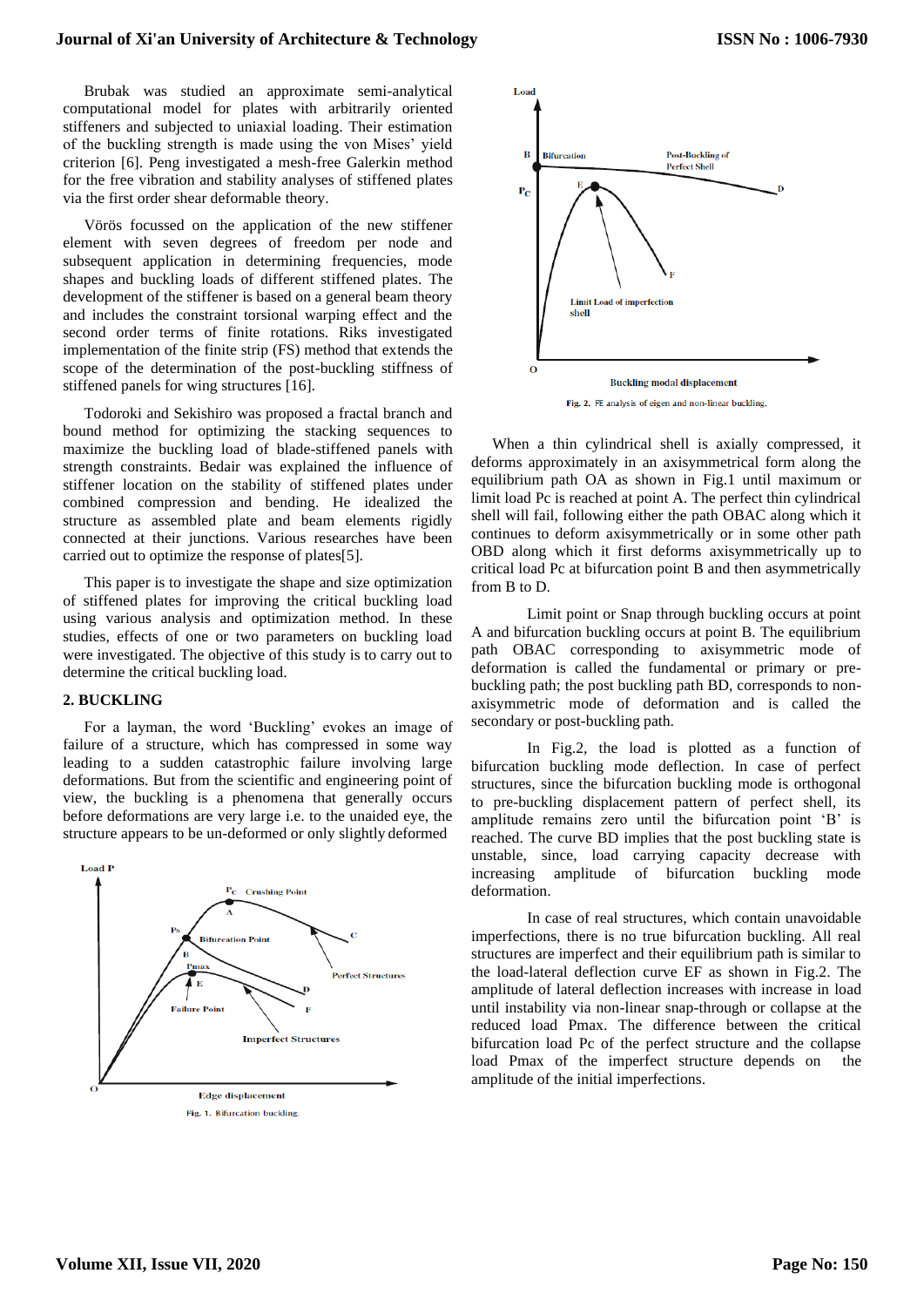## **3. FE ANALYSIS**

#### *Validation of FE Model*

To initiate the FE analysis, the initial geometry of the structure must be generated.Table.1&2 shows P1R and P2R model of the investigated of two types of stiffened plates. Width and length of plates will be constant during FE analysis procedure. . Based on the type the stiffened plates are analyzed for the following cases:

- (i) Thicknesses of the plate and stiffener
- (ii) Height of the stiffener.
- (iii) Location of the stiffeners.

Using different shell element the stiffened plates will be analyzed. Among those we will select which gives the better results for the P1R and P2R model.

Types of shell element namely,

(i) Shell43 (ii) Shell93 (iii) Shell181 (iv) Shell281

Finite element method can analyze structures which are simply supported on diaphragms at two opposite edges with the remaining edges arbitrarily restrained, and the cross section does not change between the simply supported ends.

The loaded sides of plates are simply supported. The plates are loaded under uniformly distributed compression force in stiffeners direction. Force applied as a uniformly distributed compressive load over the plate and stiffeners.

*Material Properties*

The following material properties are used

| Material        | $:$ STEEL |
|-----------------|-----------|
| Poisson's ratio | : 0.3     |

Table1. Lower and upper bounds of thickness of plate and Stiffener

| <b>Description</b>      | Minimum(m) | Maximum (m) |
|-------------------------|------------|-------------|
| Thickness of plate      | 0.004      | 0.0048      |
| Thickness of stiffener  | 0.005      | 0.007       |
| Height of the stiffener | 0.028      | 0.031       |

Table2. Parameters for P1R and P2R model

| <b>Parameter</b>                       | P <sub>1</sub> R | P2R     |  |
|----------------------------------------|------------------|---------|--|
| Young's modulus<br>(N/m <sup>2</sup> ) | 1.81E11          | 1.95E11 |  |
| Plate Length (m)                       | 0.650            | 0.650   |  |
| Plate Breadth                          | 0.650            | 0.651   |  |
| Plate Yield stress                     | 218E6            | 224E6   |  |

| $(N/m^2)$                                  |        |        |
|--------------------------------------------|--------|--------|
| <b>Stiffener Yield Stress</b><br>$(N/m^2)$ | 390E6  | 390E6  |
| <b>Plate Thickness</b><br>(m)              | 0.0044 | 0.0044 |
| Stiffener Height<br>(m)                    | 0.030  | 0.030  |
| Stiffener thickness<br>(m)                 | 0.007  | 0.007  |

#### *Boundary Condition*

Fig 3 &4 Boundary condition for P1R model.

The stiffened plates were loaded in axial compression along the stiffeners. Also in their tests the simply supported boundary conditions were assumed in the models.



Fig 3. Boundary Condition for P1R Model



Fig 4. Boundary Condition for P2R Model

Top side – simply supported boundary condition Bottom side- simply supported boundary condition Left side- simply supported boundary condition and 'Rot Y' will be constrained.

Right side – translation of  $X$  and  $Y$  will be constrained

## *Geometrical Imperfections*

Uniform axial pressure was applied first on the stiffened plate model and a linear elastic finite element analysis was carried out. This analysis was repeated in a trial and error sequence of calculations so that the magnitude of maximum deflection of plate reached. At this time linear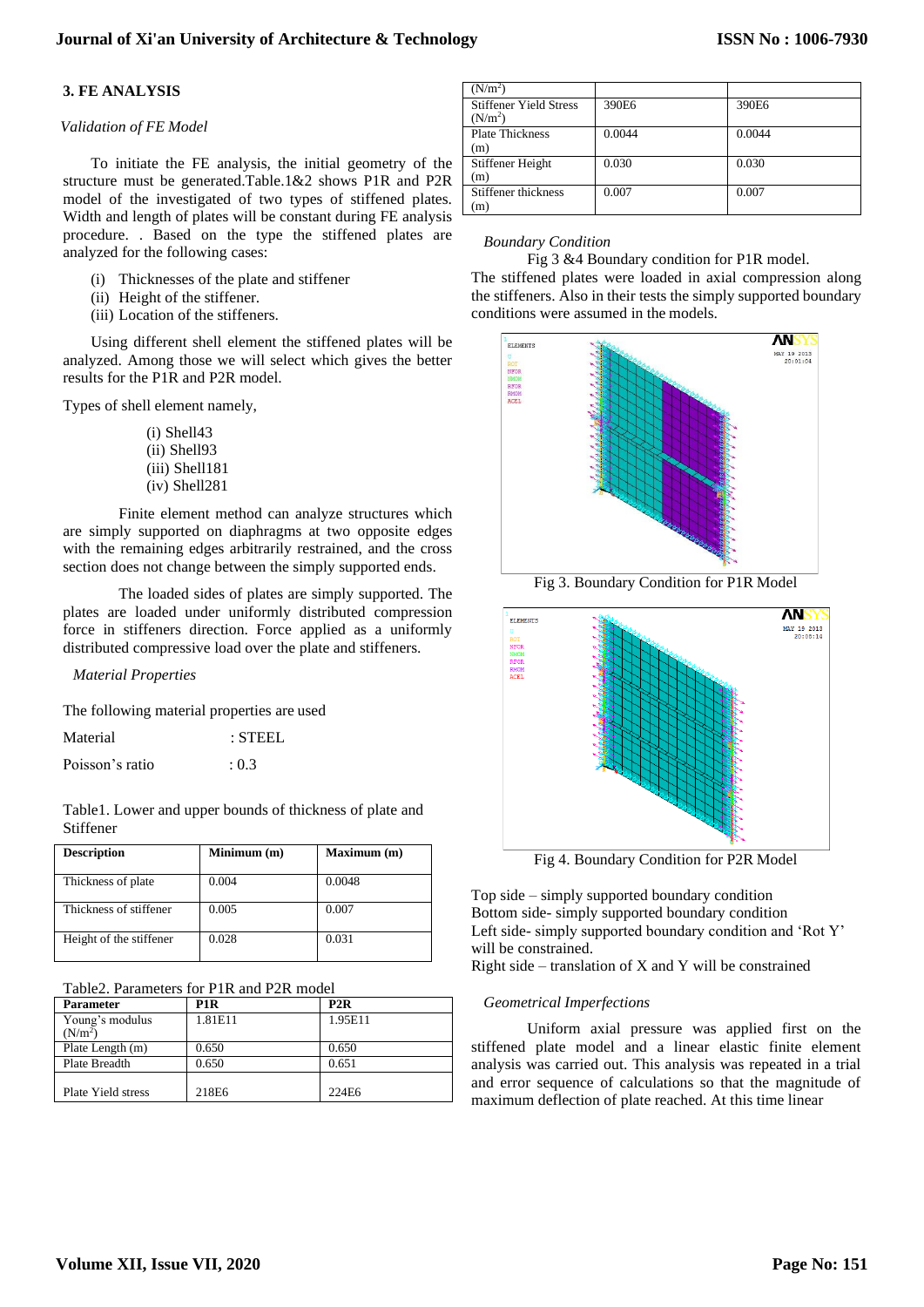buckling load will be added with the initial deflection of the plate and after that the nonlinear analysis will be carried out. For P1R model W/tp=69 % of the plate and P2R model W/tp= 25% of the plate is taken from the Ghavami experiment.

| <b>SHELL</b> | Reference Value N/mm <sup>2</sup> |                          |
|--------------|-----------------------------------|--------------------------|
|              | <b>P1R Model=169.73</b>           | <b>P2R Model=155.232</b> |
| SHELL43      | 166.49                            | 164.87                   |
| SHELL93      | 161.57                            | 156.90                   |
| SHELL181     | 167.15                            | 144.32                   |
| SHELL281     | 160.15                            | 156.99                   |

Table 4. Buckling strength ratio for different shell element P1R)

| <b>Shell type</b>    | Reference value | <b>Obtained value</b> | Ratio    |
|----------------------|-----------------|-----------------------|----------|
|                      |                 |                       |          |
| Shell43              | 169.73          | 166.497               | 0.980953 |
| Shell93              | 169.73          | 161.5718              | 0.951934 |
| Shell181             | 169.73          | 167.1515              | 0.984808 |
| Shell <sub>281</sub> | 169.73          | 160.156               | 0.943593 |

Table 5. Buckling strength ratio for different shell element (P2R)

| <b>Shell type</b>    | Reference value | <b>Obtained value</b> | <b>Ratio</b> |
|----------------------|-----------------|-----------------------|--------------|
| Shell43              | 155.232         | 164.32                | 1.058545     |
| Shell93              | 155.232         | 156.9028              | 1.010763     |
| Shell181             | 155.232         | 144.32                | 0.929705     |
| Shell <sub>281</sub> | 155.232         | 156.9996              | 1.011387     |

The FE models are analysed using different types of shell element and the results are tabulated for the two models namely P1R and P2R. From the tabulated results we conclude that the buckling strength ratio for Shell 93 elements gives better results. So shell 93 element is used for the work to carry out the parametric study.

## **4 .RESULTS AND DISCUSSION**

In order to validate the results obtained from the analysis, first FE stiffened plate models are generated as per the geometric parameter given in ref [1] and the same is presented in Table3. These models are analyzed using ANSYS Non-linear buckling analysis module assuming simply supported boundary condition taking Young's modulus  $(E)=2.1x10^5$  N/m<sup>2</sup> and Poisson's ratio =0.3 and the results are compared with results given in the reference[1] that was obtained by Ghavami . The compared results are shown in Table 3. From this table it can be concluded that the deviation

from that of the reference values [1] are less. Thereby the FE analysis and models are validated. A sample of mode shape obtained for P1R model is shown in Fig.4





Fig 5. Stress contour diagram for P1R model



Fig 6. Buckling mode shape for P2R model



Fig 7. Stress contour diagram for P2R model